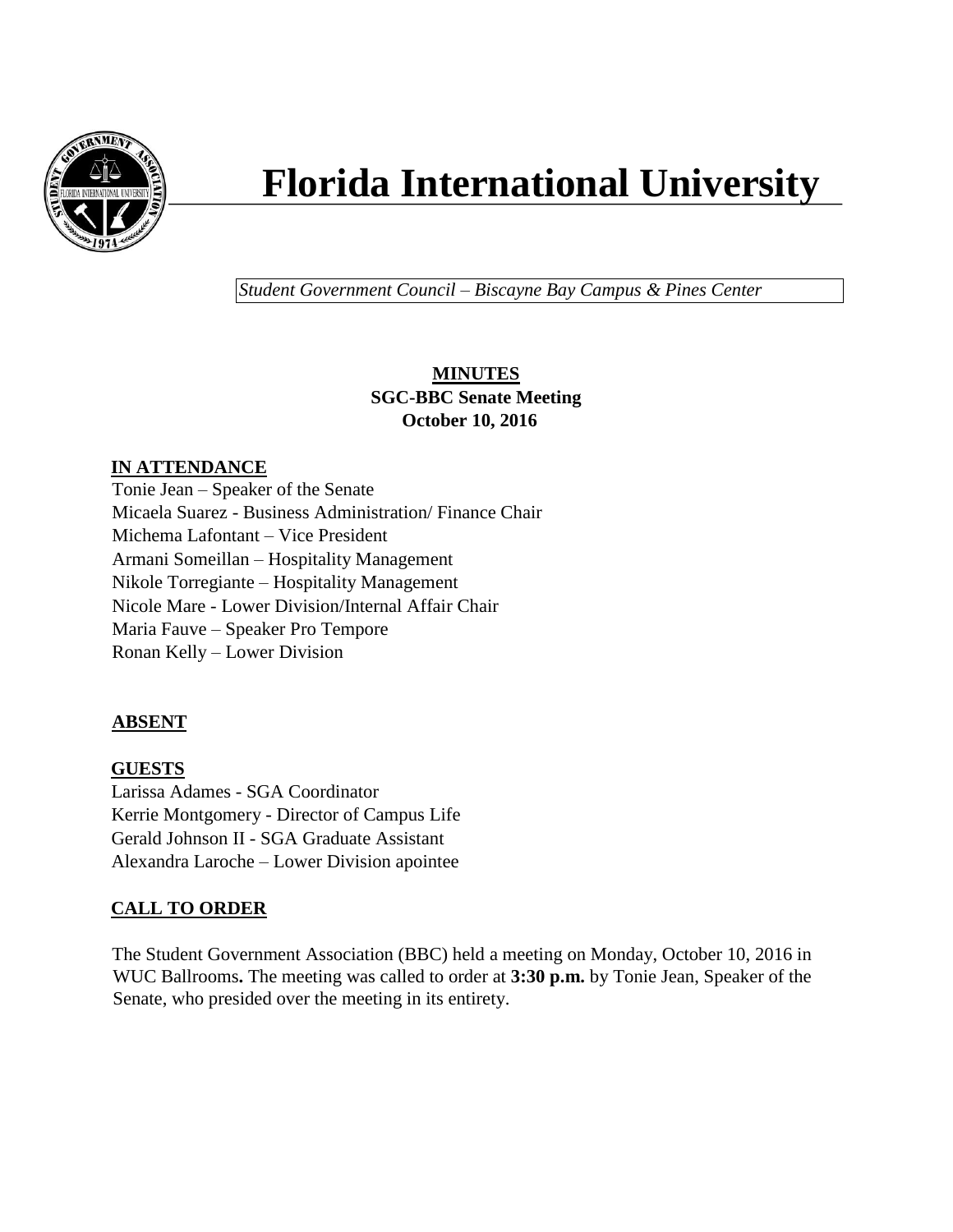## **Minutes Approval**

Speaker Jean entertain a motion.

Senator Suarez moved to table the minute meeting from the September  $26<sup>th</sup>$  and October  $3<sup>rd</sup>$  to October 17<sup>th</sup>.

Senator Mare seconded the motion.

#### **SPEAKER REPORT**

- Speaker Jean said that the goals will be put into action.
- Speaker Jean thanked everyone for their modification to the each of their positions.
- Speaker Jean said that the Meet your Dean event name needs a new name.
- Speaker Jean said that Gerald has a workshop for writing resolutions in the next meeting.
- Speaker Jean said that Gabriella wants to post each member on twitter, so everyone needs to have a headshot.
- Speaker Jean said that Marcy will be talking about the RLJ positions.

Senator Suarez moved to allocate \$250 to the SGA BBC Halloween Mixer. Senator Torregiante seconded the motion.

Roll Call Vote:

Senator Jean – Yay Senator Torregiante - Yay Senator Suarez – Yay Senator Someillan – Yay Senator Kelly – Yay Senotor Mare – Yay Senator Fauve – Yay

By a vote of 7/0/0, \$250 will be allocated to the SGA BBC Halloween Mixer.

#### **VICE-PRESIDENT'S REPORT**

- Vice President Lafontant said that with Haiti being hit by Mattew you can send canned goods and clothes to SGA.
- Vice President Lafontant said that she will get names of the organizations that will help Haiti.
- Vice President Lafontant said that said that the canned goods can be brought until Oct  $21<sup>st</sup>$ .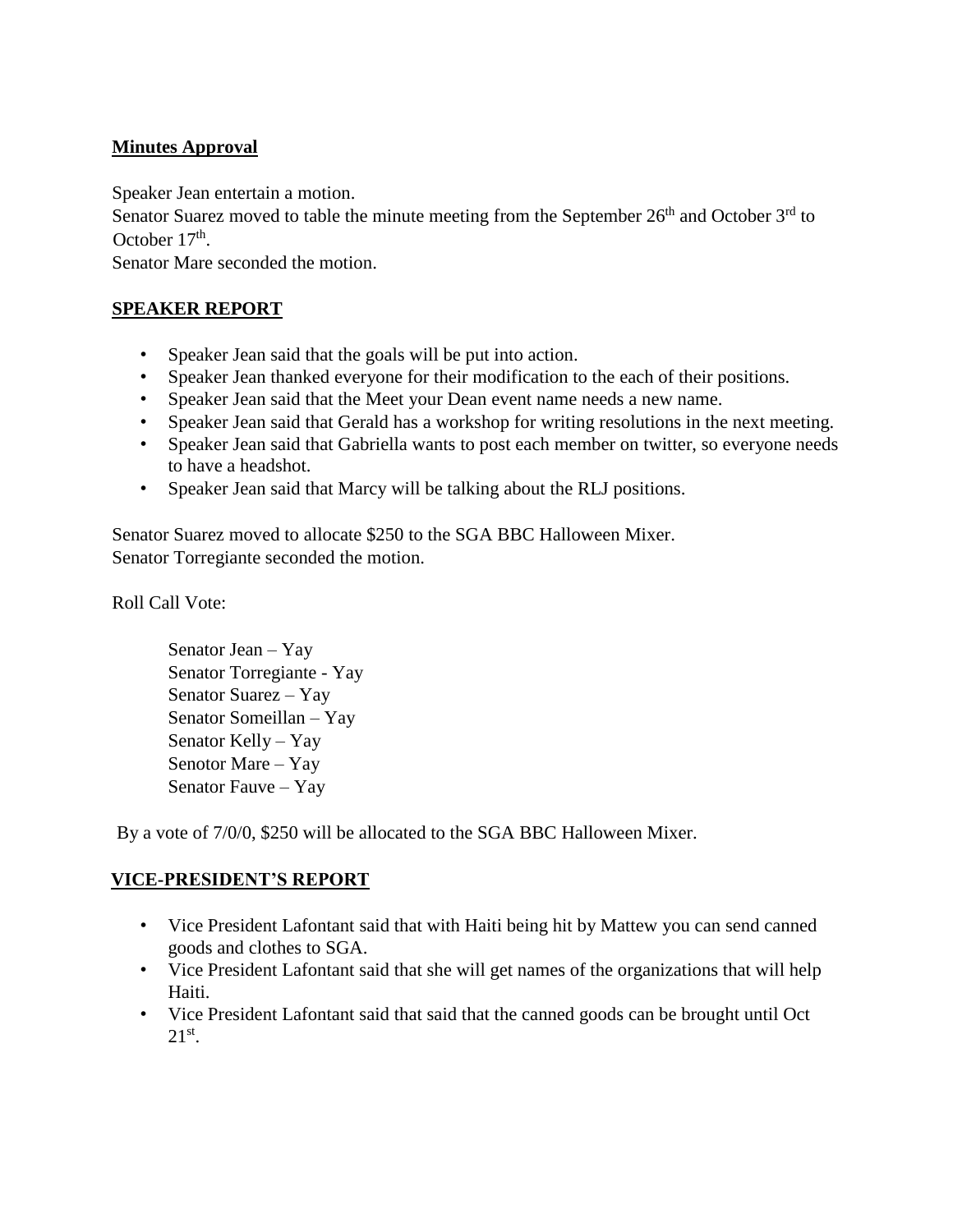#### **SPEAKER-PRO TEMPORE REPORT**

• Speaker-Pro Tempore Fauve said that the office hours were not required due to Hurricane Matthew.

#### **FINANCE CHAIR REPORT**

• Senator Suarez said that there are two appointments for her committee and three pending applications.

#### **INTERNAL AFFAIRS REPORT**

- Senator Mare thanked everyone for their time sheets.
- Senator Mare said that no Senate Report and Time cards are needed for next week.

#### **STUDENT ADVOCACY REPORT**

• Senator Someillan said that he is still waiting on the surveys.

#### **ADVISOR REPORT**

- Ms. Adames said that the Tri Council Reception will be next week.
- Ms. Adames said that the next Tuesday Times RoundTable will be tomorrow and the topic is Sexual Assault.
- Ms. Adames said that the office needs help being decorated for homecoming.
- Ms. Adames said that the College of Engineering is looking for a new Dean.

#### **NEW BUSINESS**

#### **A. Appointments**

#### **i. Alexandra Laroche – Lower Division**

Alexandra Laroche presented herself for the Lower Division position.

Speaker Jean entertained a motion.

Senator Mare moved to appoint Alexandra Laroche to Lower Division. Senator Suarez seconded the motion.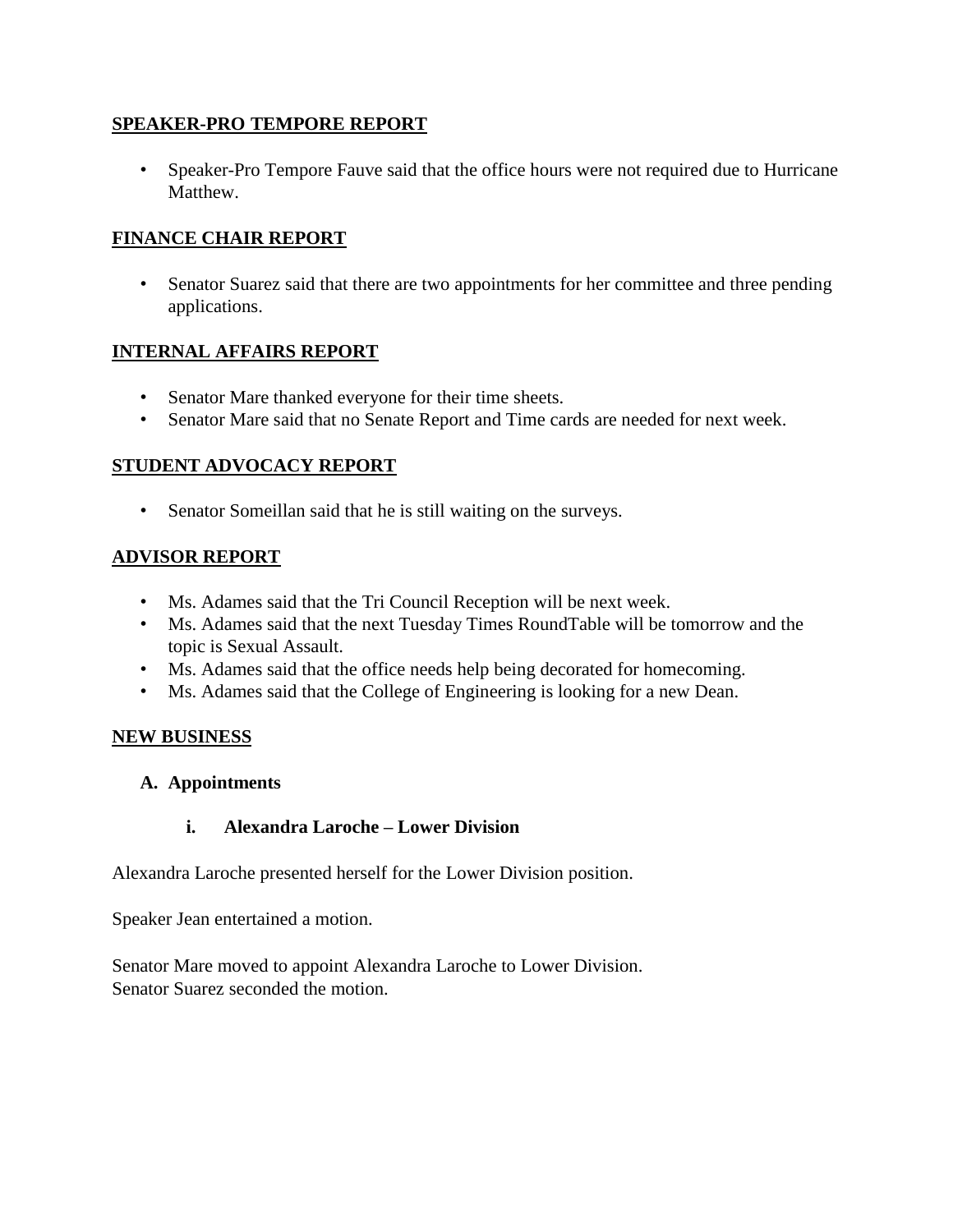Roll Call Vote:

Senator Jean – Yay Senator Torregiante - Yay Senator Suarez – Yay Senator Someillan – Yay Senator Kelly – Yay Senotor Mare – Yay Senator Fauve – Yay

By a vote of 7/0/0, Alexandra Laroche was appointed Lower Division Senator.

#### **ii. Ronan Kelly – Finance Committee Member**

Ronan Kelly presented himself for the Finance Committee Membership.

Speaker Jean entertained a motion.

Senator Suarez moved to appoint Ronan Kelly to a Finance Committee Member. Senator Someillan seconded the motion.

Roll Call Vote:

Senator Jean – Yay Senator Torregiante - Yay Senator Suarez – Yay Senator Someillan – Yay Senator Kelly – Yay Senator Mare – Yay Senator Fauve – Yay Senator Laroche – Abstain

By a vote of 7/1/0, Ronan Kelly was appointed to a Finance Committee Member.

#### **iii. Nicole Mare – Finance Committee Member**

Nicole Mare presented herself for the Finance Committee Membership.

Speaker Jean entertained a motion.

Senator Someillan moved to appoint Nicole Mare to a Finance Committee Member. Senator Suarez seconded the motion.